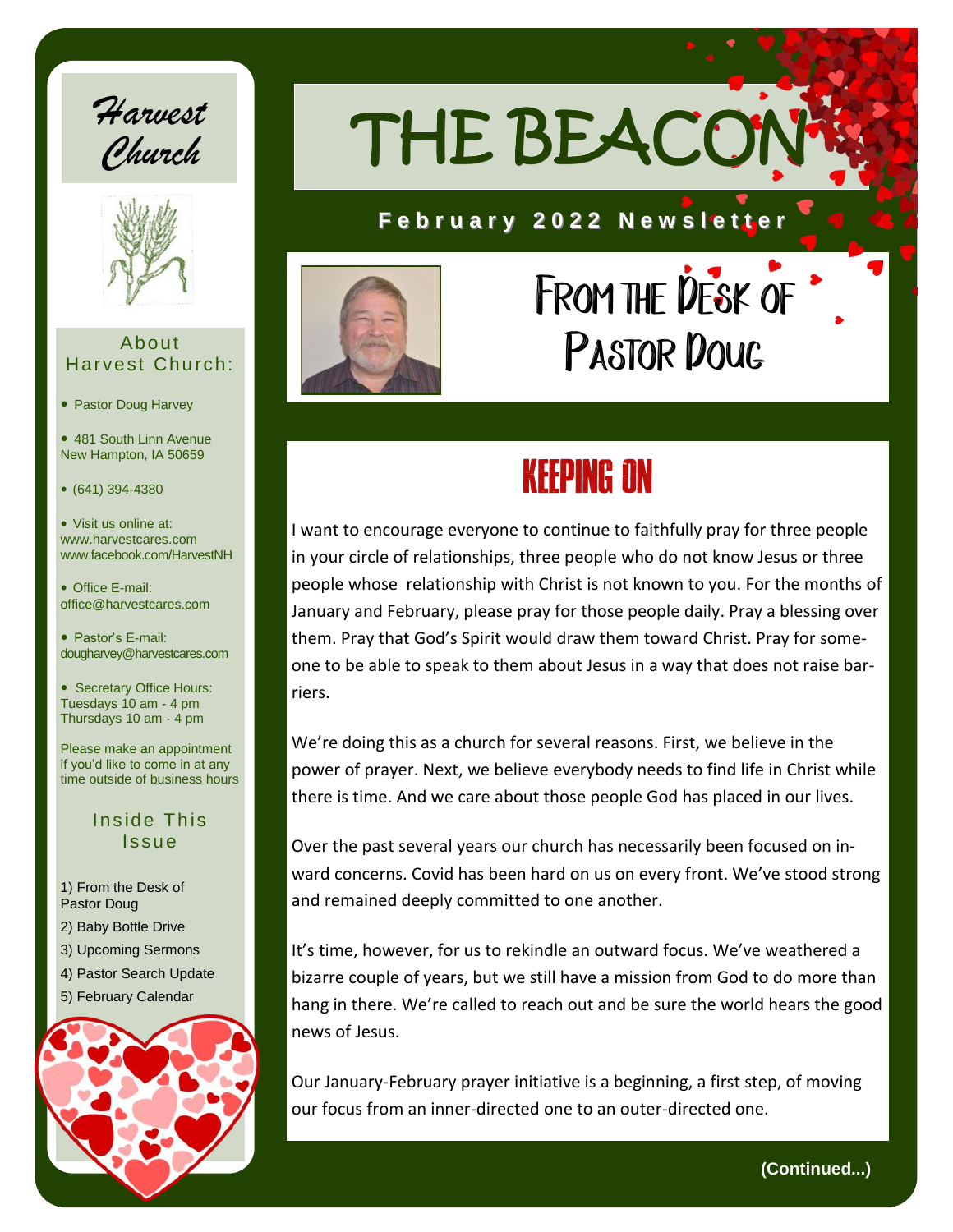## **From the Desk of Pastor Doug (Continued)**

If you made a commitment to regularly pray for three people or three families, keep praying. If you didn't make the commitment or didn't know about it, start now.

Together, let's get Harvest's attention back on the mission of Jesus.

-Doug



Sanctity of Human Life Sunday was last month, but we are still collecting money for Alternatives Pregnancy Center in Waterloo. Baby bottles are available at the back of the sanctuary. The idea is to fill the bottle with cash, change, or a check to support this important ministry. Bottles should be returned to the church on Sunday, February 13th.

Being pro-life isn't just about having an opinion, it is about doing something to help those struggling with unplanned pregnancies choose life.





Congratulations, Julie Schwickerath!

We are proud of all the hard work you put towards the completion of nursing school.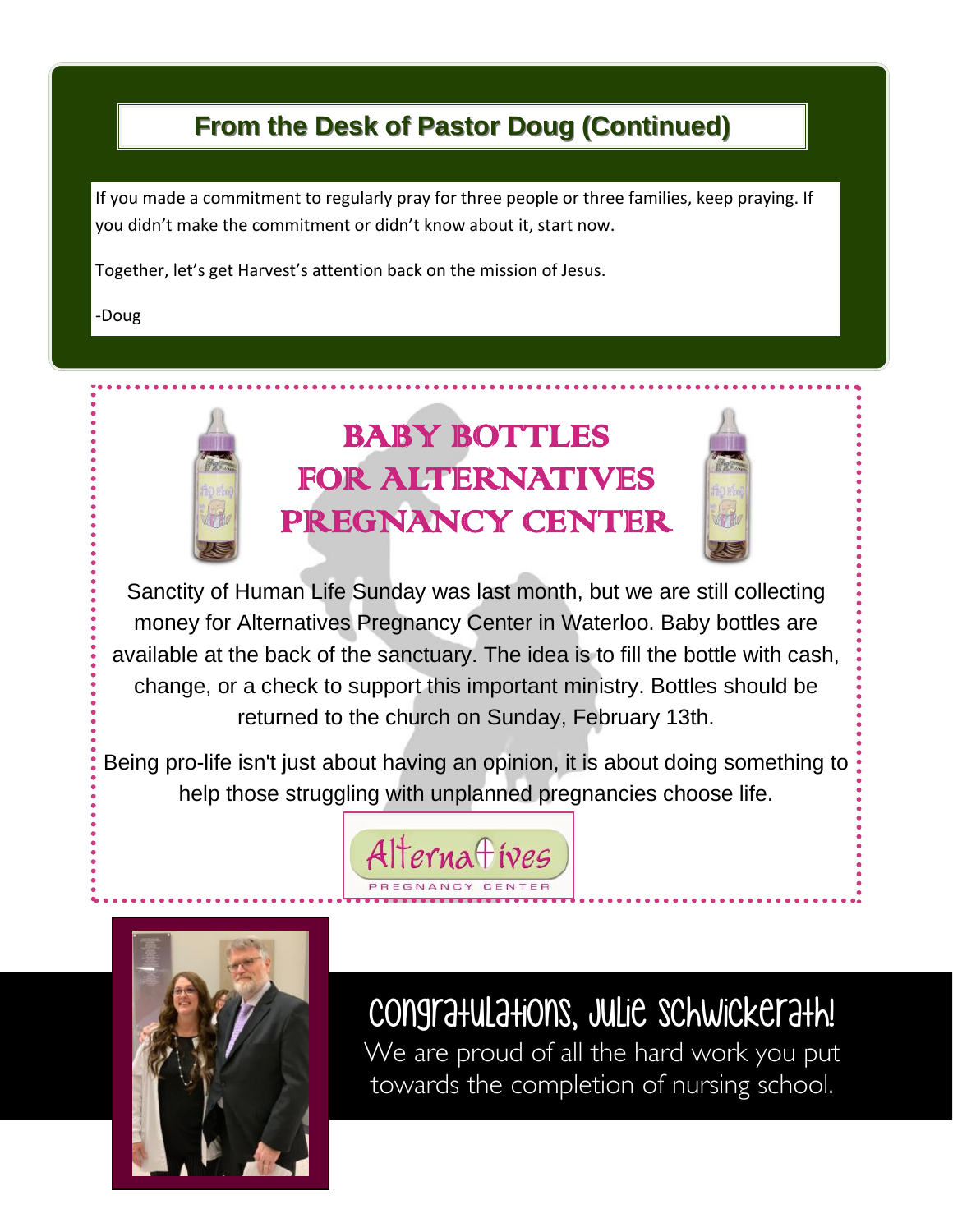## **PASTOR DOUG'S FEBRUARY SERMONS:**

### *Series: Romans 10, How Great a Salvation*

**February 6th** Romans 10:14-15 "All Can Choose"

**February 13th** Romans 10:17 "Jesus Is the Message"

#### **February 20th**

Romans 10:17-21 "Willing to Hear"

#### *Series: Lessons of Covid*

#### **February 27th**

Luke 10:38-42 "One Thing Needful"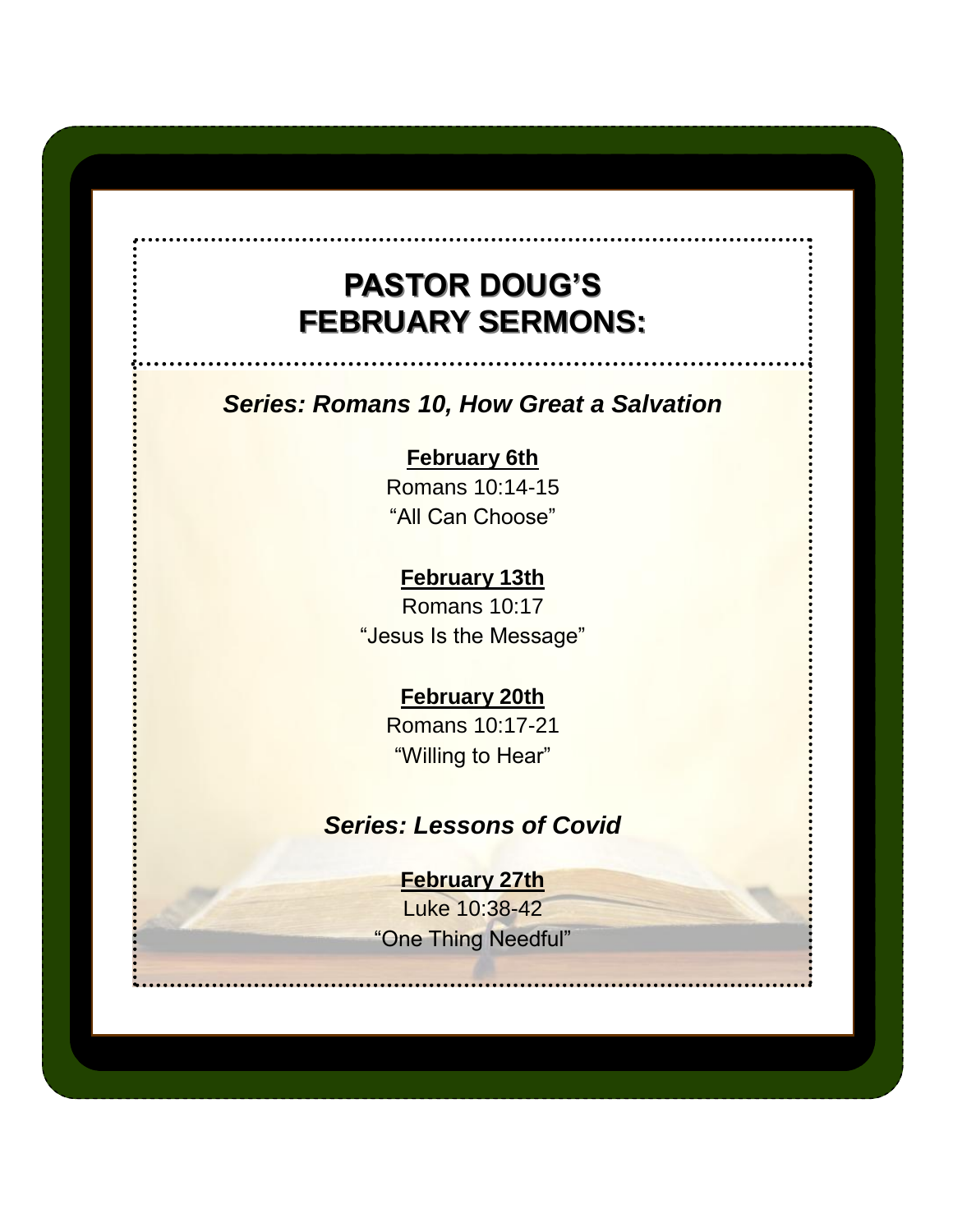# **PASTOR** SEARCH Update

As of this writing, the Committee has met 25 times since August  $24<sup>th</sup>$  and spent more than 37 hours in meetings. Applications have been reopened and we continue to conduct interviews and check references. We are prayerfully continuing to engage in this process and thank you for your continued trust, support, patience and prayer. We are working diligently to try to discern who it is that God has called for this church.

-Nate Schwickerath

## happy Birthday!



**Makayla Sabelka - February 2nd Alex Sabelka - February 2nd Dorothy Beyer - February 22nd Arnold Knoll - February 22nd**